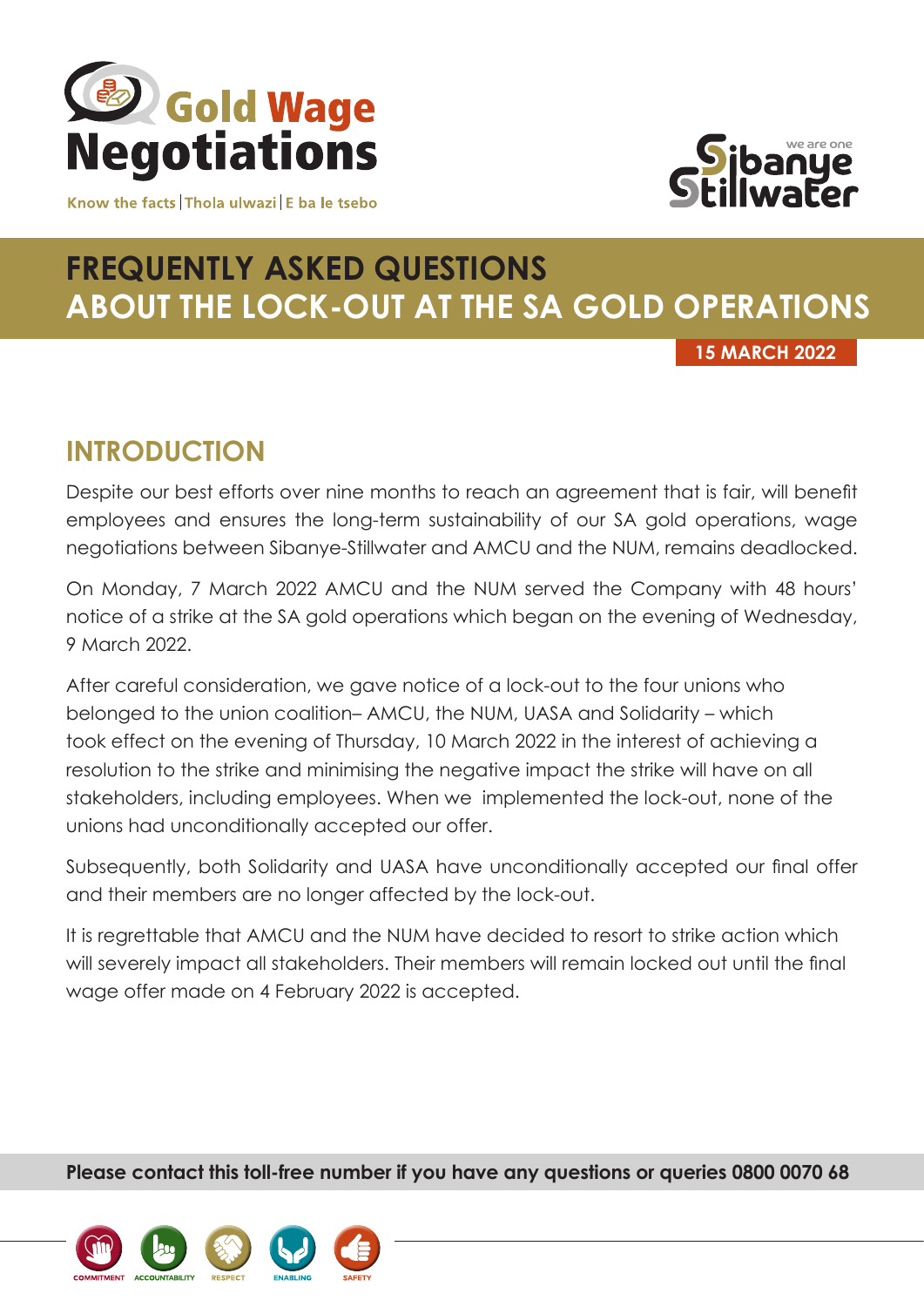

# **Q 1. What is the current status of the lock-out?**

**A** On Monday, 7 March 2022 AMCU and the NUM gave the Company 48 hours' notice of a strike at the SA gold operations. The strike started at 18:00pm on Wednesday, 9 March 2022.

 In response, the company gave the unions who form part of the coalition (AMCU, the NUM, UASA and Solidarity) 48 hours' notice of a lock-out.

 We have since received and accepted notice from UASA and Solidarity of their unconditional acceptance of the final offer made to all unions on Friday, 4 February 2022.

 As a result, as of 14 March 2022, members of UASA and Solidarity will no longer be affected by the lock-out which came into effect at 22:00 on Thursday, 10 March 2022.

 The lock-out notice with regards to AMCU and the NUM members employed in the bargaining unit remains in place until their unions sign the wage agreement.

#### **Q 2. What is a lock-out?**

**A** Just as employees have the right to strike, the law gives companies the right to lock-out.

 A lock-out means the exclusion by the company of its employees from the employers workplace for the purpose of compelling them to accept the wage agreement.

 Therefore, all AMCU and NUM members employed in the bargaining unit (Category 4-8 employees as well as Miners, Artisans and Officials), **apart from those who perform priority services**, are locked out and not allowed to report for duty.

#### **Q 3. Why is Sibanye-Stillwater locking out?**

**A** The lock-out is in the interest of achieving a resolution to the strike and minimising the negative impact the strike will have on all stakeholders, including employees.

#### **Q 4. When did the lock-out start and when will it end?**

**A** The lock-out started on at 22:00pm on Thursday, 10 March 2022.

 All employees in the bargaining unit were instructed not to report for work from 18:00 on Wednesday, 9 March 2022 when the strike started.

 The lock-out will remain in place for employees who are members of AMCU and the NUM until the offer tabled to all unions on 4 February is accepted by these unions.

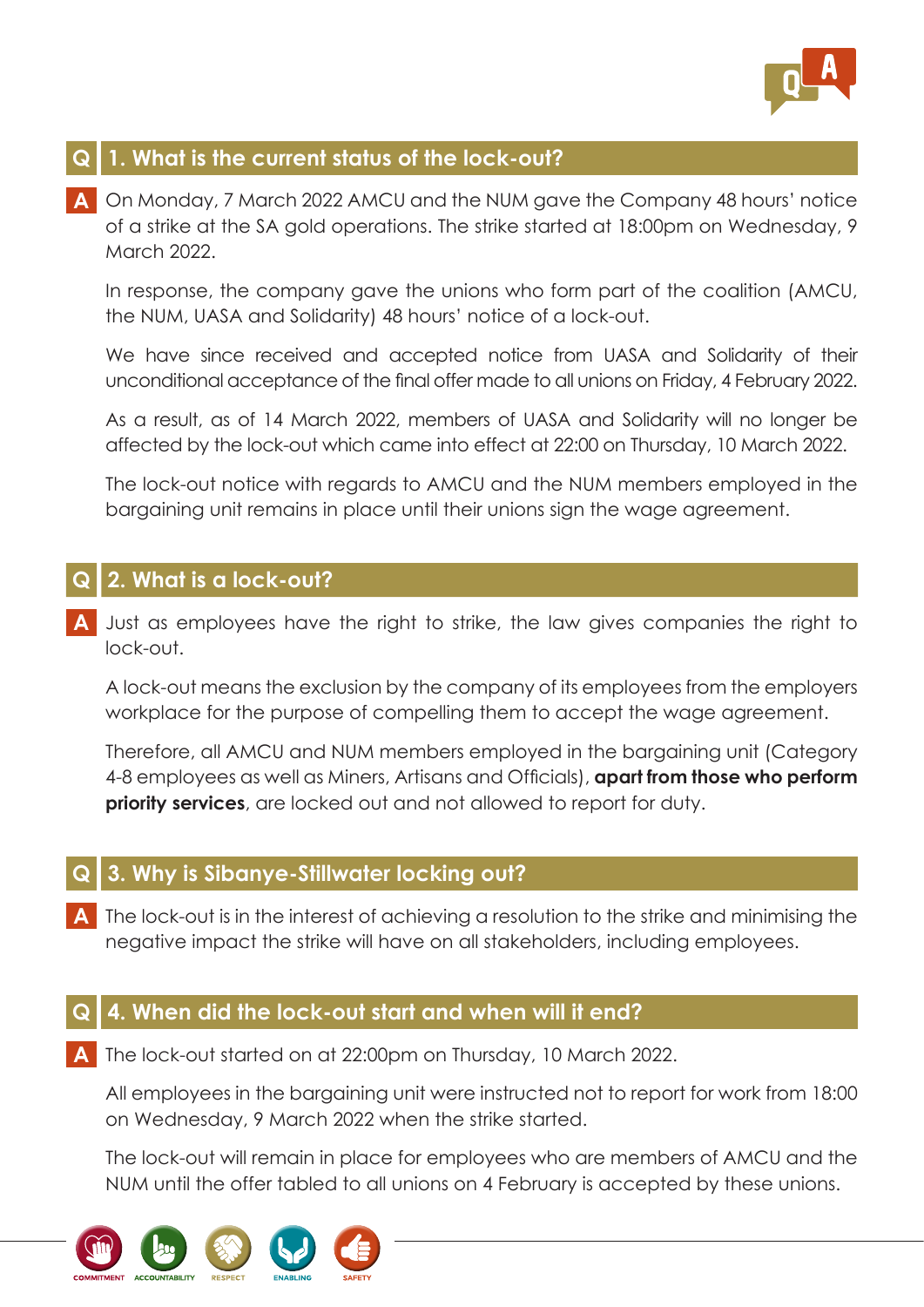

# **Q 5. Who is affected by the lock-out?**

**A** The lock-out applies to all employees in the bargaining unit who are members of AMCU and the NUM. These employees are not allowed to report for duty and will not be paid for the duration of the lock-out.

UASA and Solidarity have since unconditionally accepted the final offer made on 4 February. As of Monday 14 March, members of UASA and Solidarity will no longer be affected by the lock-out. Their members have been instructed not to report for duty until notified otherwise by the Company, but will be entitled to payment.

 Non-unionised employees have been instructed not to report for duty until further notice, **but will be paid**.

 **Employees who perform priority services** regardless of their level of employment or union affiliation are not affected by the lock-out and are expected to report to work and perform their duties in accordance with the collective agreements regulating priority work.

#### **Q 6. How does the lock-out affect Category 4-8 employees and Miners, Artisans and Officials who are members of AMCU and the NUM?**

**A** All employees in the bargaining unit who are members of AMCU and the NUM are locked out from 22:00pm on Thursday, 10 March 2022. This means that they cannot come to work.

Just as in the case of a strike, the principle of No work, No Pay will apply.

 AMCU and NUM members employed in the bargaining unit will not be paid from the start of the strike from the night shift on Wednesday, 9 March 2022.

#### **Q 7. How does the lock-out affect Category 4-8 employees and Miners, Artisans and Officials who are members of UASA and Solidarity?**

**A** We have received and accepted notice from UASA and Solidarity of their unconditional acceptance of the final offer made to all unions on Friday, 4 February 2022.

 As a result, as of 14 March 2022, members of UASA and Solidarity will no longer be affected by the lock-out which came into effect at 22:00 on Thursday, 10 March 2022. Solidarity and UASA members' remuneration will not be affected.

We continue to urge ALL employees, irrespective of bargaining unit or union affiliation – except those providing priority services during the strike or as instructed by management – to continue not to report to the SA gold operations until further notice. The company will continue to provide regular updates to employees in this regard.

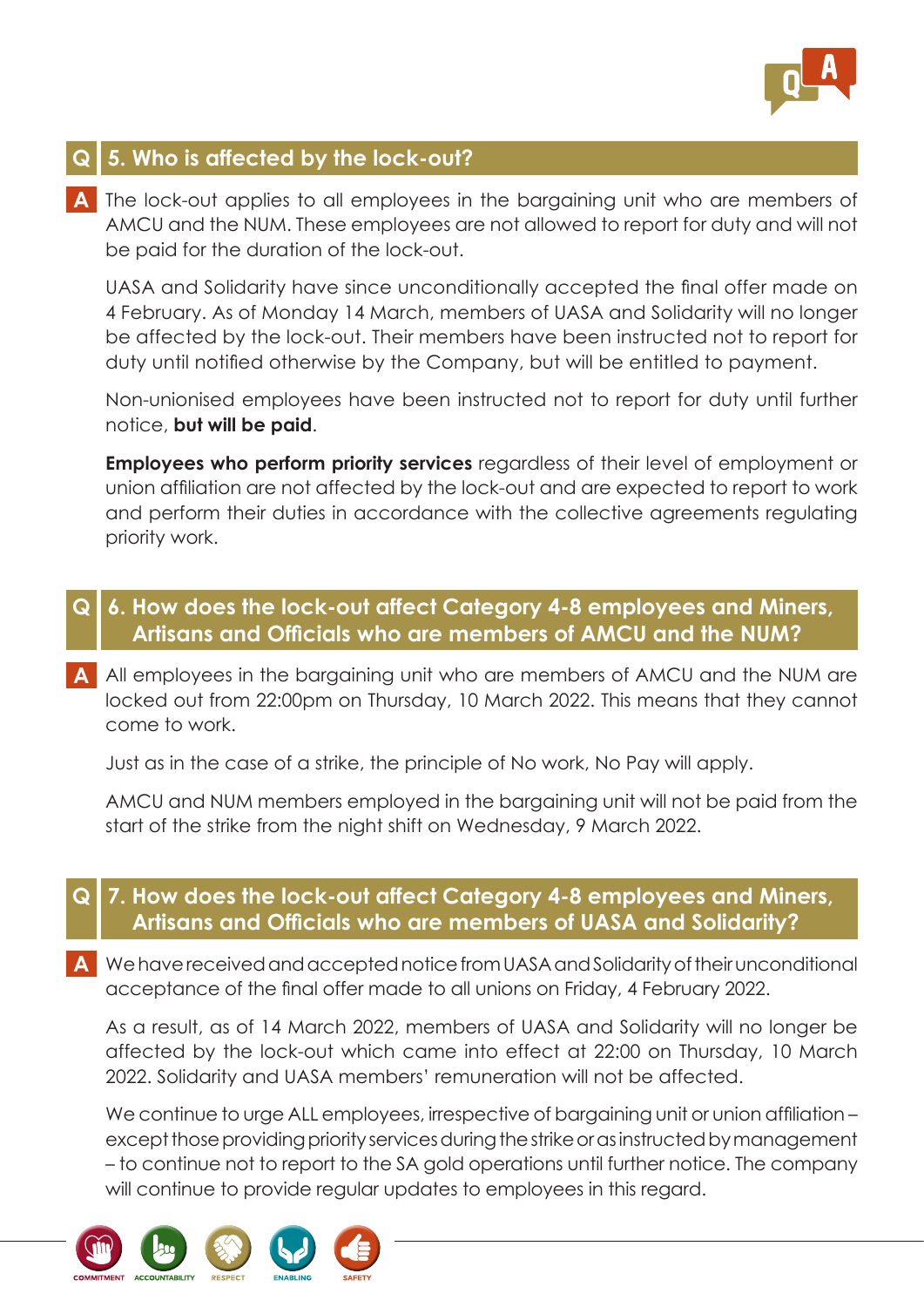

- **Q 8. How are non-unionised employees who form part of the bargaining unit (Category 4-8 employees and Miners, Artisans and Officials) affected?**
- **A** All employees irrespective of bargaining unit or union affiliation were informed not to report to the SA gold operations from 18:00 on Wednesday, 9 March 2022.

 All non-unionised employees in the bargaining unit will be paid for any shifts they are scheduled to work from the night shift on Wednesday, 9 March 2022 until further notice.

#### **Q 9. How are employees who perform priority services affected?**

**A** Employees who perform priority services, irrespective of union membership and level of employment, will not be affected by the strike and lock-out. These employees must continue to report for duty in accordance with the collective agreements regulating priority work. Employees who are defined as priority services in terms of various collective agreements are required to tender their services. Disciplinary action will be taken against Priority Services Employees who fail to tender their services, which may include termination of services.

#### **Q 10. How are employees who are employed outside of the bargaining unit affected by the lock-out?**

**A** Employees who are not employed in the bargaining unit, including Senior Officials and above will not be affected by the strike and lock-out and must continue to perform their duties.

 Employees who are able to work remotely must continue to perform their duties remotely. Those who are based at the operations are requested to contact their HR with regards to specific arrangements.

# **Q 11. How are employees who belong to AMCU and the NUM, but work remotely affected?**

**A** Employees who belong to AMCU and the NUM who work remotely have been locked out. They will not be able to log into their computers.